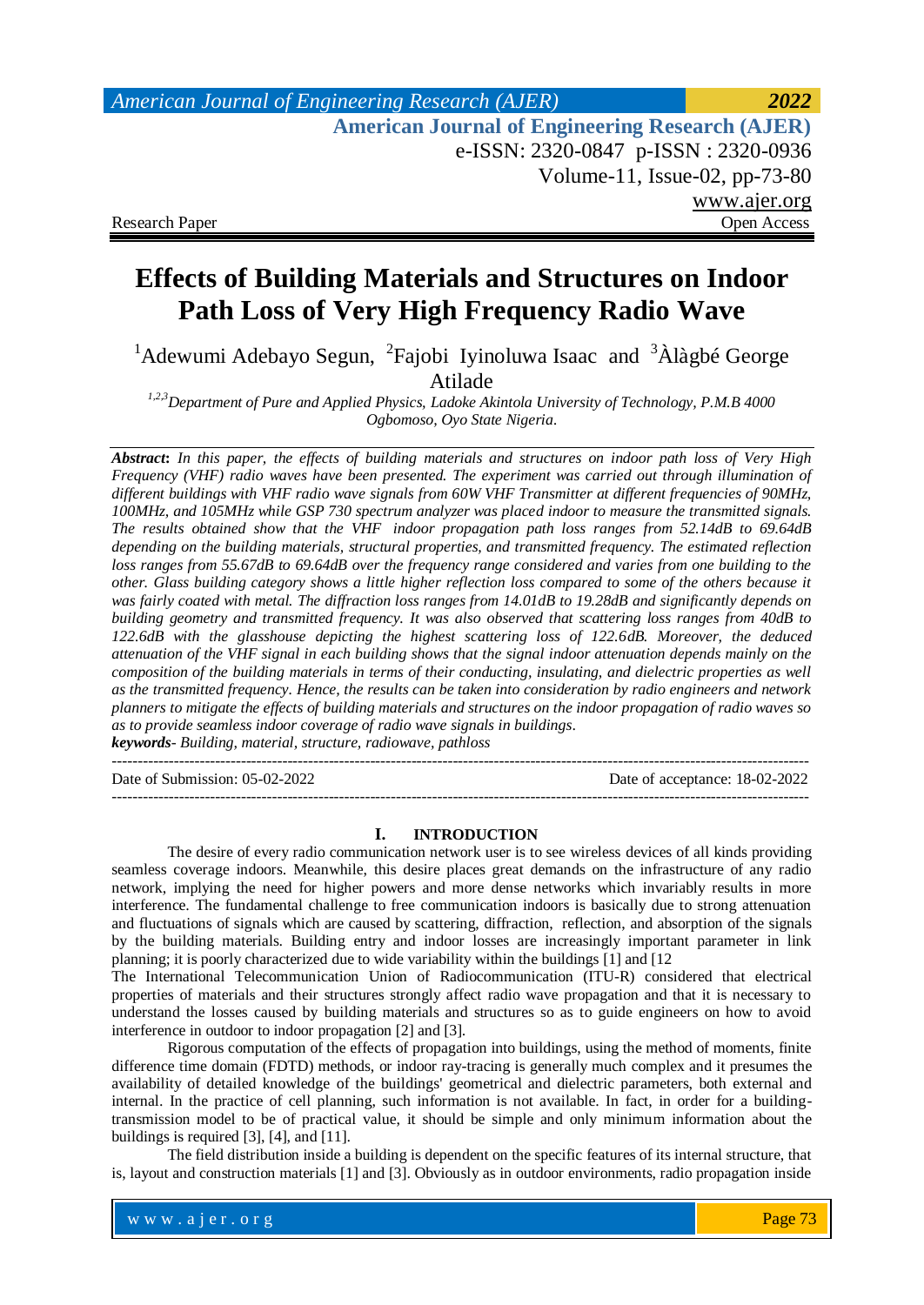buildings is governed by mechanisms such as reflection, diffraction, and scattering from various objects [5] and [10]. Millimeter signals do not penetrate most solid material very well, while signals at lower frequencies can penetrate more easily through buildings [6].

Data relating to domestic building materials and structures commonly found in underdeveloped countries like Nigeria are scarce in literature and poorly represented compared to that of developed countries. Hence, this paper is focused on the effects of building materials and structural properties on the indoor propagation of VHF radio waves.

### **II. EXISTING INDOOR PROPAGATION MODELS**

Indoor radio propagation is dominated by the same mechanisms as outdoor namely reflection, diffraction, and scattering. However, conditions are much more variable. For instance, signal levels vary greatly depending on whether interior doors are open or closed inside a building where antennas are mounted. Antenna mounted at deck level in a partitioned office receives vastly different signals than those mounted on the ceiling. Also, the smaller propagation distances make it more difficult to ensure far-field radiation for all receiver locations and types of antennas [6] and [7]. Some of the key models which have recently emerged are:

#### *A. Partition Losses Model*

The losses between floors of a building are determined by the external dimensions and materials of the building, as well as the type of construction used to create the floors and external surroundings. Buildings have a wide variety of partitions and obstacles which form the internal and external structure. Partitions vary widely in their physical and electrical characteristics, making it difficult to apply general models to specific indoor installations [6] and [7].

### *B. Long-distance Path Loss Model*

Both theoretical and measurement-based propagation models indicate that average received signal power decreases logarithmically with distance, whether in outdoor or indoor radio channels. The average large-scale path loss for an arbitrary Transmission-Reflection (T-R) separation is expressed as a function of distance by using path loss exponent. Indoor path loss has been shown by many researchers to obey the distance power law as given by [6] and [7] as;

$$
PL(dB) = PL(do) + 10nlog\left(\frac{d}{d_o}\right) + X_o
$$

where the value of n depends on the surroundings and building, and  $X<sub>o</sub>$  represents a normal random variable in dB having a standard deviation of  $\sigma$  dB.

# *C. Ericsson Multiple Breakpoint Model*

The Ericsson radio system model was obtained by measurements on multiple floors of an office building. The model has four breakpoints and considers both an upper and lower bound on the path loss. Rather than assuming a log-normal shadowing component, the Ericsson model provides a deterministic limit on the range of path loss at a particular distance. The model assumes that there is 30dB attenuation at 1m which can be shown to be accurate at a frequency of 900MHz and unity gain antenna.

### *D. Attenuation Factor Model*

An in-building propagation model that includes the effect of building types, as well as the variations caused by obstacles, was described by Seidel. This model provides flexibility and was shown to reduce the standard deviation between measured and predicted path loss to around 4dB as compared to 13dB when only a logdistance model was used in two different buildings. The attenuation factor model is given by [6] as;

$$
PL(d)[dB] = PL(d_0)[dB] + 10n_{SF}log\left(\frac{d}{d_0}\right)FAF(dB)
$$

2.0

where  $n_{sf}$  represents the exponent value for the same floor measurement. If a good estimate for n exists on the same floor, then the path loss can be predicted by adding appropriate value of FAF [6].

#### *E. Log-normal Shadowing*

The model in equation (1) does not consider the fact that the surrounding environmental clutter may be vastly different at two different locations having the same T-R separation. This leads to measured signals which are vastly different than the average value predicted by equation (1). Measurements have shown that at any value of d, the path loss PL(d) at a particular location is random and distributed log-normally about the mean distancedependent value. That is;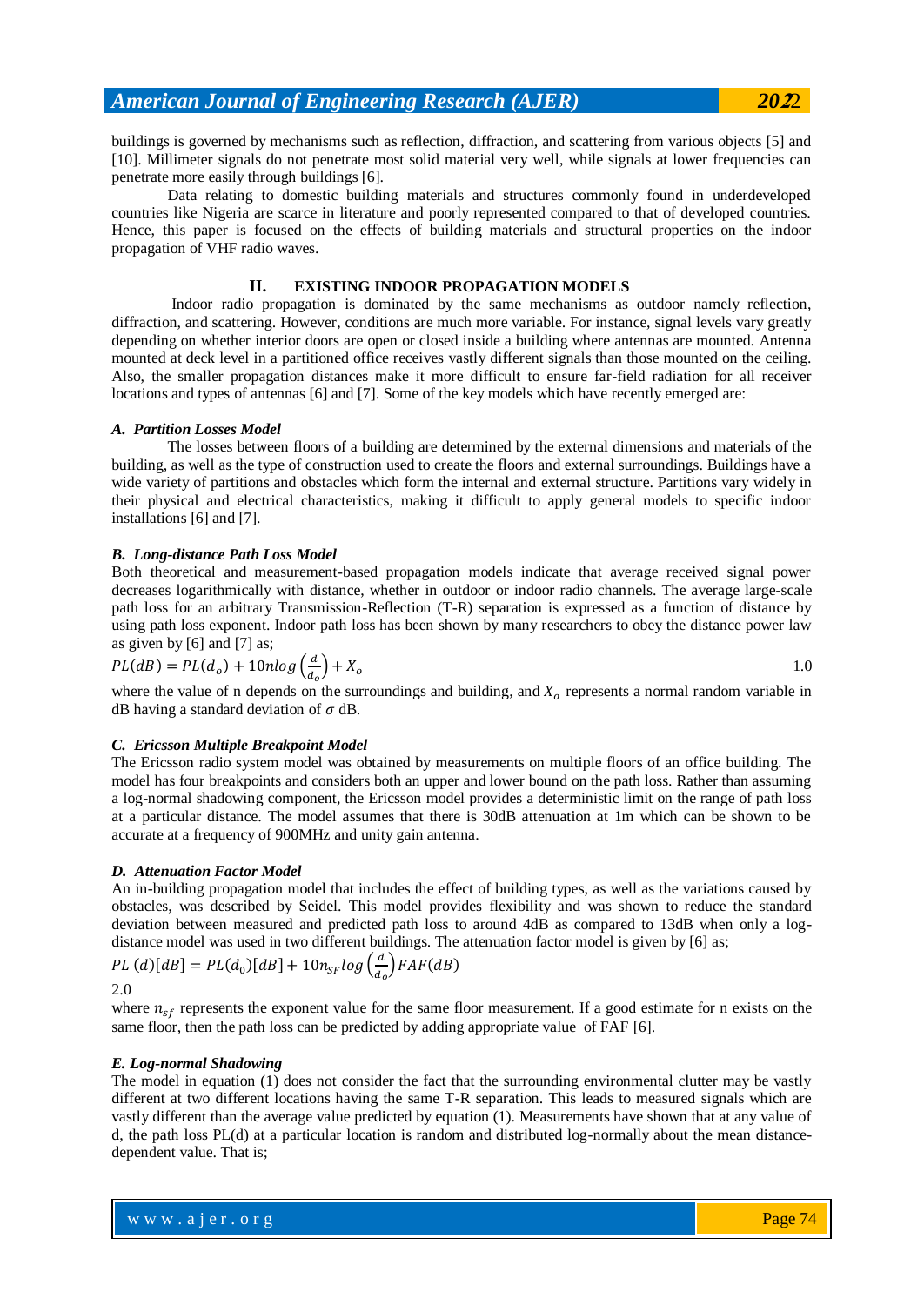$$
2022
$$

$$
PL(d)[dB] = PL(d) + X_0 = PL(d_0) + 10nlog\left(\frac{d}{d_0}\right) + X_0
$$

3.0a and

 $P_r(d)[dBm] = P_t[$ 3.0b

where  $X_0$  is a zero-mean Gaussian distributed random variable in (dB) with a random variable  $\sigma$ . The lognormal distribution describes the random shadowing effects which occur over a large number of measurement locations which have the same (T-R) separation but have different levels of clutter on the propagation path. This phenomenon is referred to as log-normal shadowing.

### **III. EXPERIMENTAL SET-UP AND MEASUREMENT CAMPAIGN**

Figure (1) represents the building geometry and the instrumentation configuration. The indoor propagation measurement of the VHF radio wave was carried out using a 60W VHF transmitter that operates at the FM frequency range of 88.0 MHz to 108.0 MHz. The transmitter gain ranges from -6dB to +6dB. A Rabbit ear vertical polarized omnidirectional antenna was connected to the transmitter at a height of 0.79m for signal transmission. The spectrum analyzer of frequency range 150KHz to 3GHz was used to receive the indoor signal strength, its gain is in the range of -3dB to +3dB with a vertically polarized antenna connected to it. Measuring Tape was used to measure the building distances, height, width, and length and a 1.5kva generator was used for a power source in a remote area void of power supply.

The categories of buildings (figure 2) used in this work are classified as shown in Table 1. These buildings are peculiar to Nigeria sub-Urban, towns, and villages. The External–Internal properties of all buildings used in this work consist of different sections with different lengths, widths, and heights as given in Table 1. The transmitter was placed at a height of 0.79m above the ground and at 4m away from each building to ensure maximum illumination of the building with the transmitted VHF radio wave at 90MHz, 100MHz, and 105MHz respectively, while the transmitted waves were received with the receiver at a height of 4m at some strategic locations indoor.

Measurements were carried out in different buildings of different materials and structural properties and categorized into five categories based on similarities as shown in table 1, and the effects of different materials and structural properties on VHF radio waves were established. Path losses were estimated in each measurement scenario using the equation given by [8] as;

Path loss  $(dB) = Tx_{power} - Rx_{signal strength}$ 4.0

where Tx is the transmitter and Rx is the receiver. However, to deduce the indoor propagation loss accurately, free space loss was initially deduced due to the fact that the transmitter was located 4m outside each building using the equation given by [7] as;

 $FSPL(dB) = 32.44 + 20 \log(f) + 20 \log(d)$ 5.0

where d is the distance from the transmitter to the receiver and f is the signal frequency in MHz.

The 2-ray propagation model technique was adopted to determine the reflection loss based on geometrical optics by considering both the direct path and ground reflected path between transmitter and receiver. Hence the reflection loss  $R_L$  (dB) was estimated using equation (6.0a) given by [6] and [9] as

$$
R_L = \Gamma(\theta_\Delta - P_L)
$$
  
6.0a

where  $P_L$  is the indoor path loss for the 2-ray reflection model and is given by [6] as;

$$
P_L = 40 \log d - (10 \log G_t + 10 \log G_r + 20 \log h_t + 20 \log h_r)
$$
  
6.0b

where,  $G_t$  is the gain of the transmitter,  $G_r$  is the gain of the receiver,  $h_t$  is the height of the transmitter,  $h_r$  is the height of the receiver, and d is the distance from the transmitter to the receiver.

The phase difference  $(\theta_{\Delta})$  is expressed by [6] as;

$$
\theta_{\Delta} = \frac{2\pi f \cdot l}{c}
$$

6.0c where f is the frequency, c is the speed of light and  $(\Delta)$  is the path difference between the line-of-sight and the ground reflected paths expressed by [6] as;

 $\Delta = \sqrt{(h_t + h_r) + d^2} - \sqrt{(h_t - h_r) + d^2}$ 6.0d

www.ajer.org where  $\mathcal{L} = \mathcal{L} \left( \mathcal{L} \right)$  is the set of  $\mathcal{L} \left( \mathcal{L} \right)$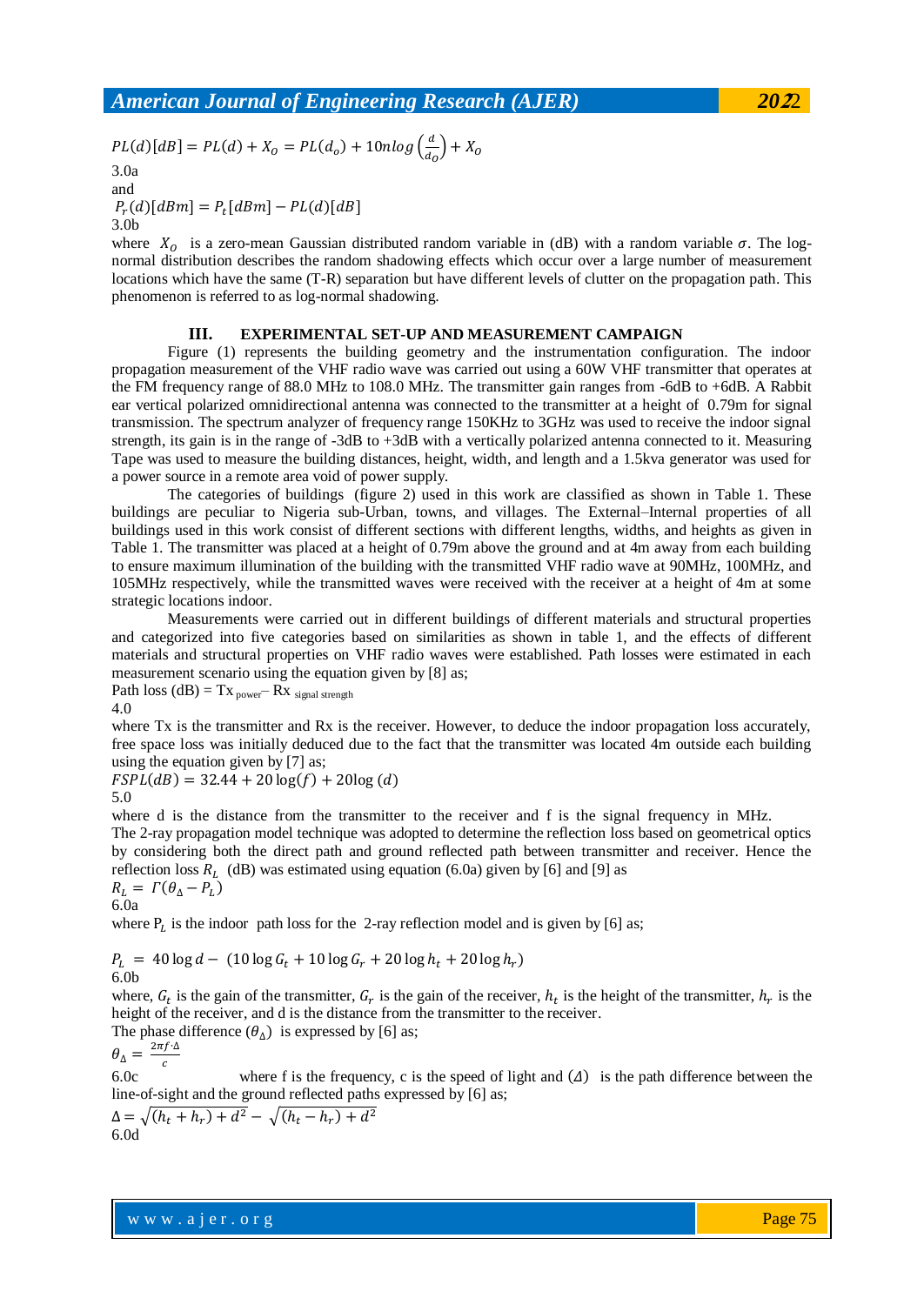and  $\Gamma$  is the reflection coefficient.

The diffraction loss in each building at the VHF frequencies under consideration was estimated using equation (7.0a) given by [3] and [6] as;

Diffraction Loss =  $Gd(dB) \times \Gamma$ 7.0a

where,

$$
Gd(dB) = 20 \log \left(0.4 - \sqrt{0.1184 - (0.38 - 0.1v)^2}\right)
$$
  
1 \le v \le 2.4  
7.0b

and V is the Fresnel Kirchhoff diffraction parameter given by  $[3]$  and  $[6]$  as;

V  $2(d_1+d_2)$  $\overline{\lambda d_1 d_2}$ 

7.0c

The scattering loss factor  $(P_s)$  of each selected building material and structure at the frequencies under consideration was estimated using equation given by [6] as;

$$
P_s = exp\left[-8\left(\frac{\pi\sigma_h sin\theta_i}{\lambda}\right)^2\right]I_o\left[8\left(\frac{\pi\sigma_h sin\theta_i}{\lambda}\right)^2\right]
$$
8.0

where  $\sigma_h$  is the standard deviation of the surface height about the mean surface height,  $\lambda$  is the wavelength and  $\theta_i$  is the transmitting antenna tilted angle. In this case, the transmitting antenna tilted angle is 45<sup>o</sup>.



Figure 1: Building geometry and instrumentation configuration



 **Building (D) Outdoor Building(D) Indoor Building (E) Outdoor Building (E) Indoor**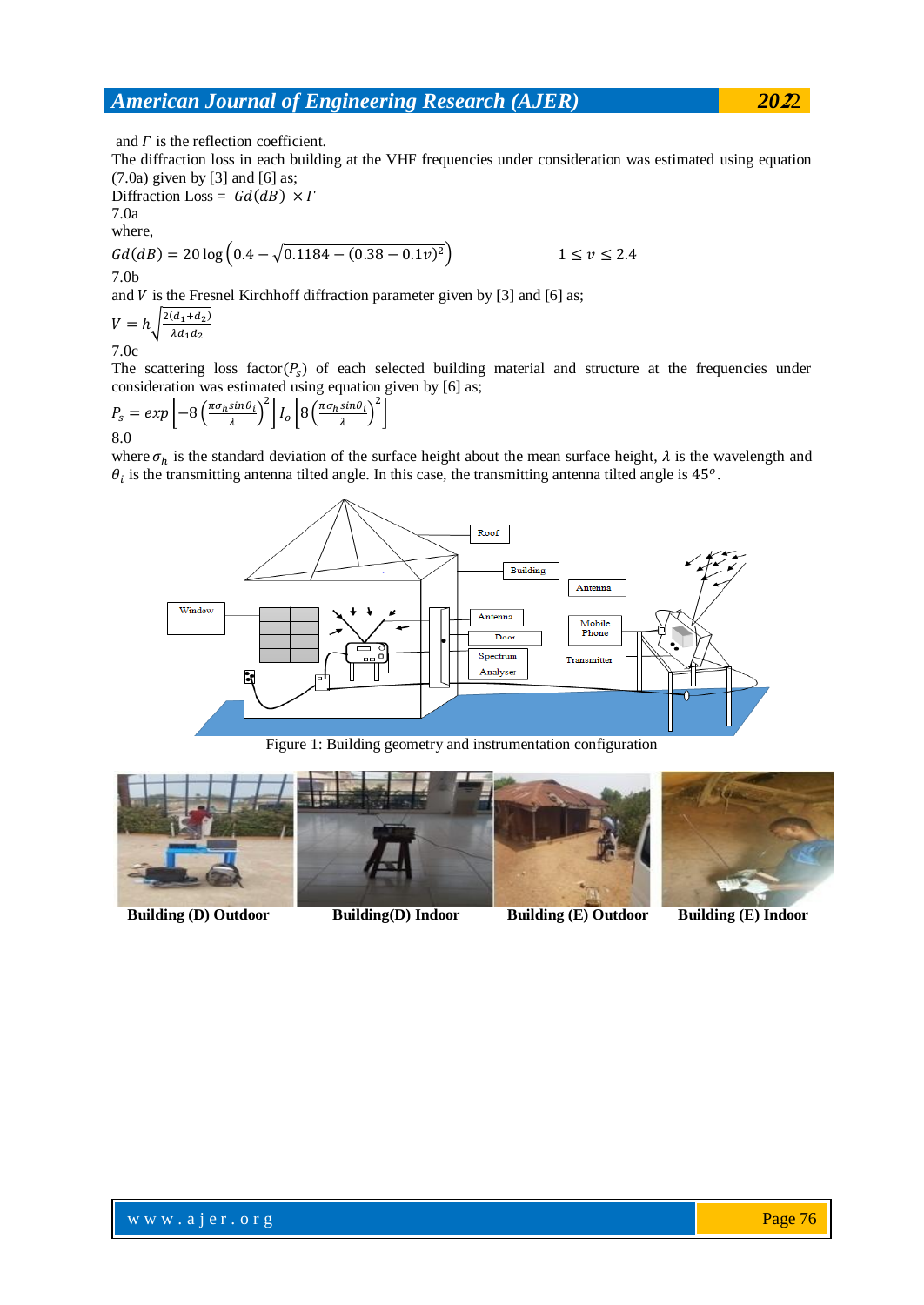| <b>Building</b> | Cat.           | <b>Structural Building Properties</b>                                                   | W<br>(m) | $\mathbf{L}$<br>(m) | H<br>(m) |
|-----------------|----------------|-----------------------------------------------------------------------------------------|----------|---------------------|----------|
| А               | -1             | Brick / Plastered / Glass Window / Inside Painted / Concrete floor.                     | 3.0      | 3.0                 | 2.6      |
| B               | 1              | Brick / Plastered / Glass Window / Concrete floor.                                      | 3.0      | 3.0                 | 2.6      |
| C               | 1              | Brick / Plastered / glass Window / Fully Painted / wood door/ Concrete Rugged<br>floor. | 3.7      | 3.7                 | 2.5      |
| D               | 1              | Brick / Plastered / glass Window / Fully Painted / Concrete Tiled floor.                | 3.5      | 7.1                 | 2.6      |
| Е               | 1              | Brick / Plastered / glass Window / Fully Painted / wood door/ Concrete floor.           | 3.6      | 3.7                 | 2.6      |
| F               | 1              | Brick / Plastered / Full Glass door/ Concrete floor/ Concrete roof.                     | 7.4      | 1.9                 | 2.8      |
| G               | $\overline{2}$ | 1/2 Brick / Net Full Window / Fully Painted / Wood door / Concrete Floor.               | 3.7      | 6.2                 | 2.9      |
| Н               | $\overline{2}$ | 1/2 Brick / Net Full Window / Fully Painted / Wood door / Concrete Floor.               | 3.9      | 5.6                 | 2.9      |
| I               | 3              | Brick / 1/2 Wood Door / Concrete Floor.                                                 | 7.4      | 8.7                 | 2.9      |
| J               | 4              | Full Glass Built / Concrete Tiled Floor                                                 | 8.7      | 12.4                | 3.1      |
| K               | 5              | Mud / Wood Window / Wood Door                                                           | 3.6      | 3.7                 | 2.6      |
| L               | 5              | Mud / Plastered / Wood Window / Wood Door                                               | 4.9      | 5.6                 | 2.4      |

### **Figure 2: Outdoor and indoor structures of two of the buildings selected for measurement campaign** *Table* 1*: Materials, Categories and structural properties of the selected buildings*

# **IV. RESULTS AND DISCUSSIONS**

Figure 3a shows the variations in average indoor path loss at the transmitted frequency of 90 MHz, 100 MHz, and 105 MHz for the twelve buildings considered in this experiment. It is obvious from the graph that the indoor propagation path loss depends on the building structural materials and the frequency of transmission. The result shows that indoor propagation path loss estimated from the measured indoor signal strength ranges from 52.14dB to 69.64dB, with buildings A and B having the highest losses while buildings G and H have the least path losses The result in figure 3b shows that buildings with similar properties as categorized in table 1 gave almost the same or closely related values of indoor propagation path loss at the frequency of transmission considered. These two results revealed clearly that building materials and structures have significant effects on the indoor propagation of VHF radio waves.

Figure 3c shows the variations in VHF signal attenuation against building categories. It was observed that attenuation by building material and structure increases with an increase in frequency in all the building categories. Building category 1 has the highest attenuation in the range 36.24dB to 36.88dB because of their material compositions. It has been established in the literature that brick walls and concrete walls have the tendency of impeding radio wave transmission into buildings by absorption or reflection. Buildings in category 4 and category 5 have the least VHF attenuations in the range of 3.45dB to 3.98dB for category 4 and 2.44dB to 2.88dB for category 5 respectively. The results obtained in categories 4 and category 5 are due to the compositions of the dielectric materials of these two categories which allow signals to pass through them more easily with little absorption than other building categories. These results make it obvious that VHF signal attenuation in buildings depends on the material composition and the frequency of transmission.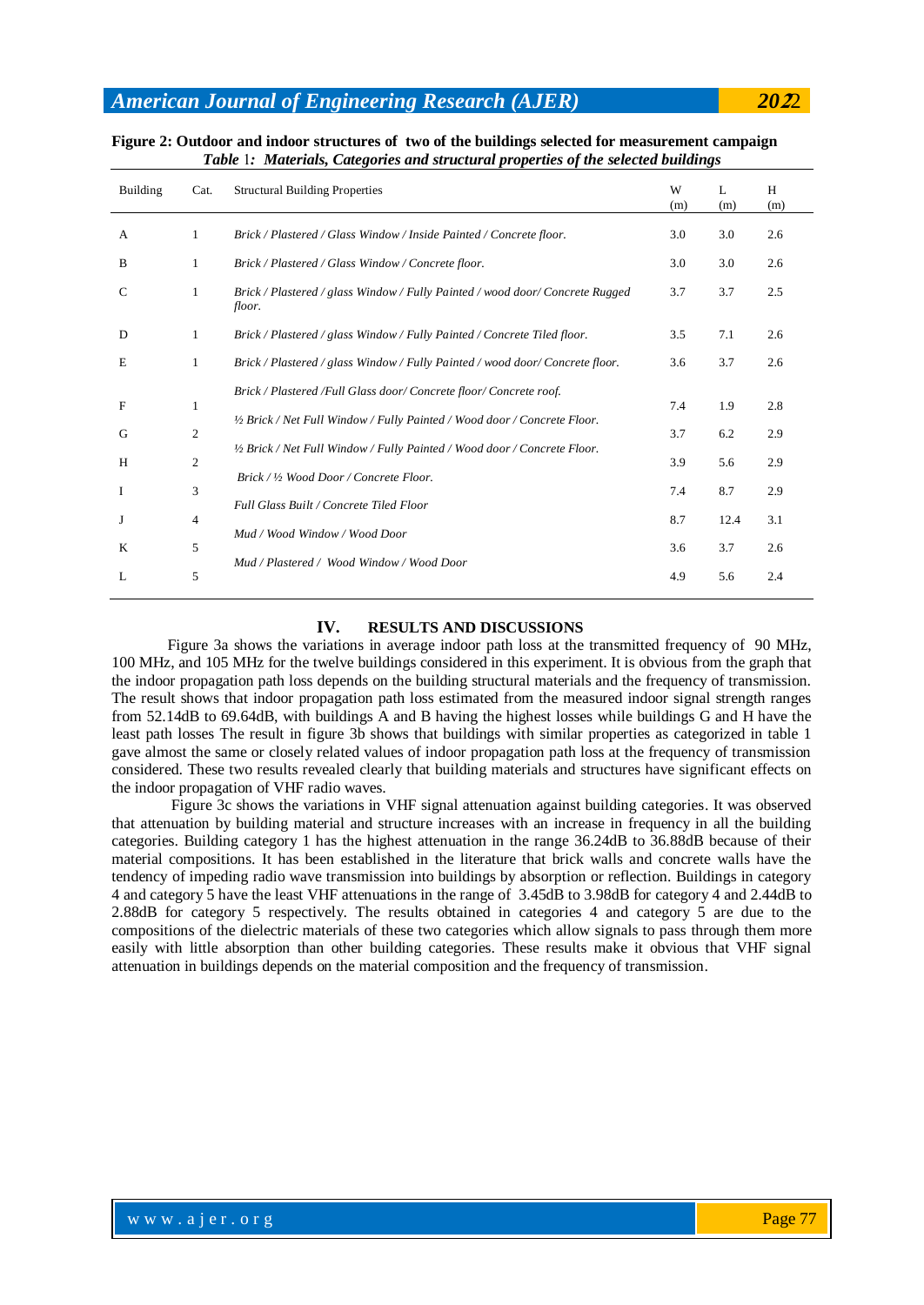

Figure 3: (a) Average Indoor Path loss of the selected buildings structures at (90, 100 and 105) MHz (b) Average Indoor Path loss against building categories at (90, 100 and 105) MHz



(c) Estimated Attenuation rate (dB) against building categories (d) Estimated reflection loss against building materials and structural types

Figures 3d, 3e, and 3f show the estimated reflection loss, diffraction loss, and scattering loss against building materials and structural types. Figure 3d shows the result of indoor path loss due to the reflection of the radio wave from the surface of each building. It was observed using a two-ray propagation model that the reflection losses vary from building to building and are frequency dependent. The estimated reflection loss ranges from 55.67dB to 69.64dB over the frequency range considered. Buildings A, C, D, E, and F have higher reflection losses compared to other buildings. This is due to the fact that the walls are fully plastered, painted, and are made of concrete floors and metal doors in some cases with some of the windows coated with silver for quality light reflectivity. Building J made of Glass wall show a little high reflection loss because it was fairly coated with metal. Building G and H have the least reflection loss because of half-height brick walls and the empty upper layer which enhanced free propagation of the VHF radio wave.

## www.ajer.org where  $\mathcal{L} = \mathcal{L} \left( \mathcal{L} \right)$  is the set of  $\mathcal{L} \left( \mathcal{L} \right)$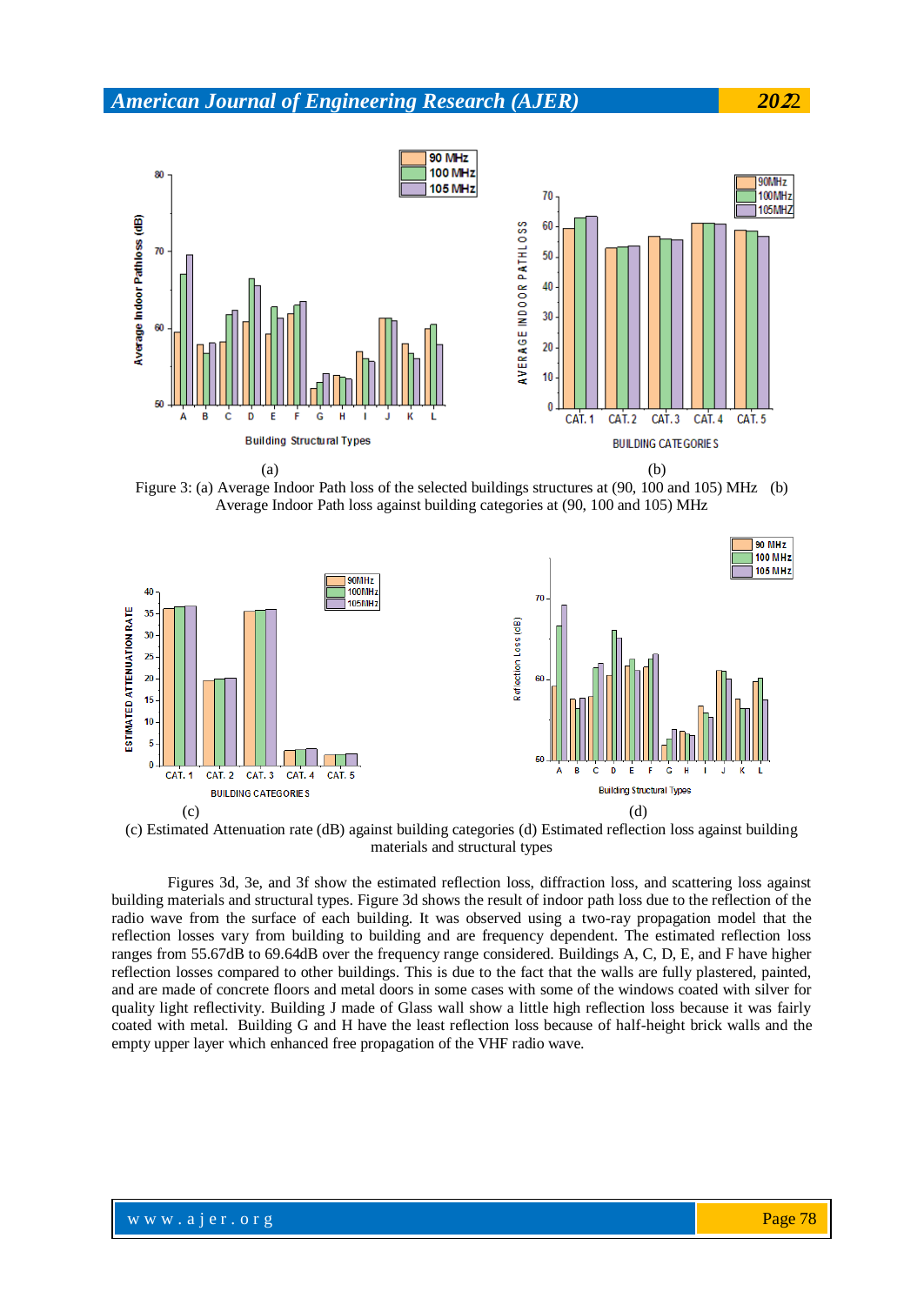

(e) Estimated diffraction loss against building materials and structural types (f) Estimated scattering loss against building materials and structural types

The result in figure 3e shows that diffraction loss differs from building to building based on the geometry of the building and the transmitted frequency. The graph depicted that buildings F and J have the highest diffraction losses in the range of 18.57dB to 19.28dB respectively. Building F is made with a glass door while the whole building J is made up of glasses and has the highest height. The highest diffraction losses in these two buildings (F and J ) can be traced to their glass components and geometry. Other buildings show relatively low diffraction losses in the range of 13dB to 16dB.

Figure 3f depicted the estimated scattering loss due to each building material and structural properties. It was observed that scattering losses vary from about 40dB to 122.6dB. It is clearly obvious that as the frequency increases, the scattering losses increases. Building J (Glasshouse) has the highest scattering loss of 122.6dB which is in agreement with the literature and the losses also increase with the increase in transmitting frequencies. Building K and L have the least scattering losses in the range of 40dB to 60dB respectively. The results show that the scattering loss is material, structure, and frequency-dependent as well. The results of the three propagation mechanisms show that diffraction loss is smaller compared to reflection and scattering losses which may be due to the proximity of the transmitter to each building and the dependence of the diffraction parameters on building geometry.

### **V. CONCLUSION**

This paper has presented the results of the effects of different building materials and structures on indoor propagation of VHF radio waves at the transmitting frequencies of 90MHz, 100MHz, and 105MHz respectively. The aim of the study was to evaluate the indoor propagation loss of VHF radio waves due to variations in building materials and structures and to quantify losses due to reflection, diffraction, scattering, and absorption or attenuation relative to the building's materials and structures. The results obtained in this paper showed clearly that the VHF indoor propagation losses vary from building to building and depend on the building materials, structural properties, and frequency of transmission. Further estimation of VHF indoor propagation losses revealed that the indoor propagation path losses are also due to reflection loss, diffraction loss, and scattering loss by the building materials and structures. Moreover, estimated attenuation of the VHF signal in each building shows that the VHF signal attenuation depends on the compositions of the building materials in terms of their conducting, insulating, and dielectric properties as well as the frequency of transmission of the radio wave. Hence, these results can be used by building engineers, radio engineers, and network planners to mitigate the effects of building materials and structural properties on the indoor propagation of radio waves so as to provide seamless indoor coverage.

### **ACKNOWLEDGMENT**

We acknowledge one of our technical staff and two of our undergraduate students for their support during the measurement campaign